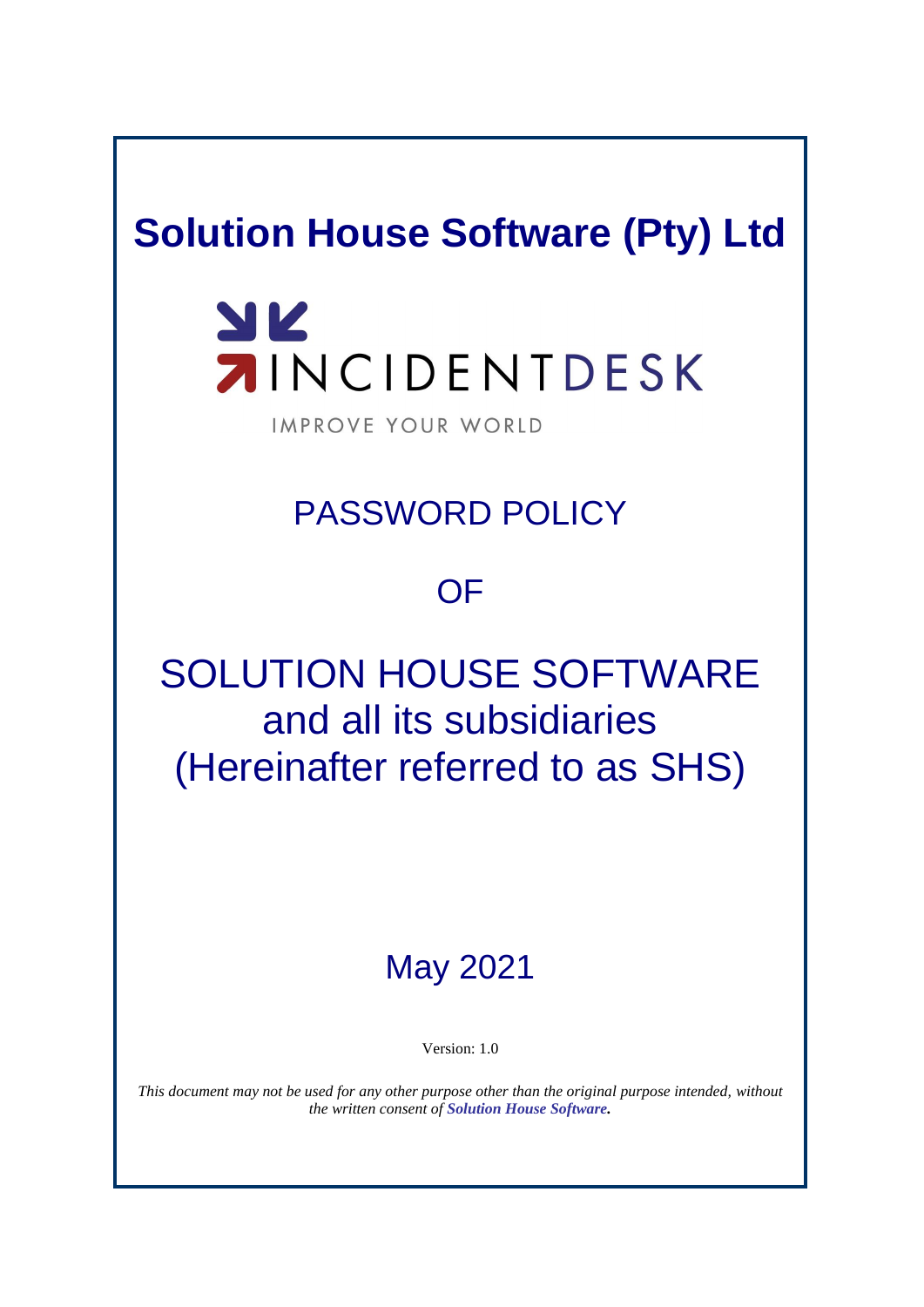

#### **1. Policy**

The procedures set out in this document are governed by the Information Security Policy.

#### **2. Scope**

These procedures are applicable to:

- 2.1 SHS employees
- 2.2 Consultants
- 2.3 Contractors and Sub-contractors

and their respective facilities supporting SHS operations, who use it's services and assets, and where SHS data is stored or processed, including any third party contracted by SHS to handle, process, transmit, store or dispose of data, whether SHS is the data owner or is acting upon the instruction of its' customers.

#### **3. Password/Passphrase Standards**

- 3.1 Passwords are used for various purposes at SHS, in order to gain access to:
	- The SHS backend systems
	- Incident Desk application and services
	- Web application accounts
	- Email accounts
	- *3.1.1 Password Composition Guidelines*
		- a. Passwords must be a minimum of eight alphanumeric characters in length.
		- b. Passwords must include at least (one) 1 upper and (one) 1 (lower case character (e.g., a-z, A-Z).
		- c. Passwords must include punctuation marks, numeric and special characters **where this functionality is available**.
	- *3.1.2 Password Management*